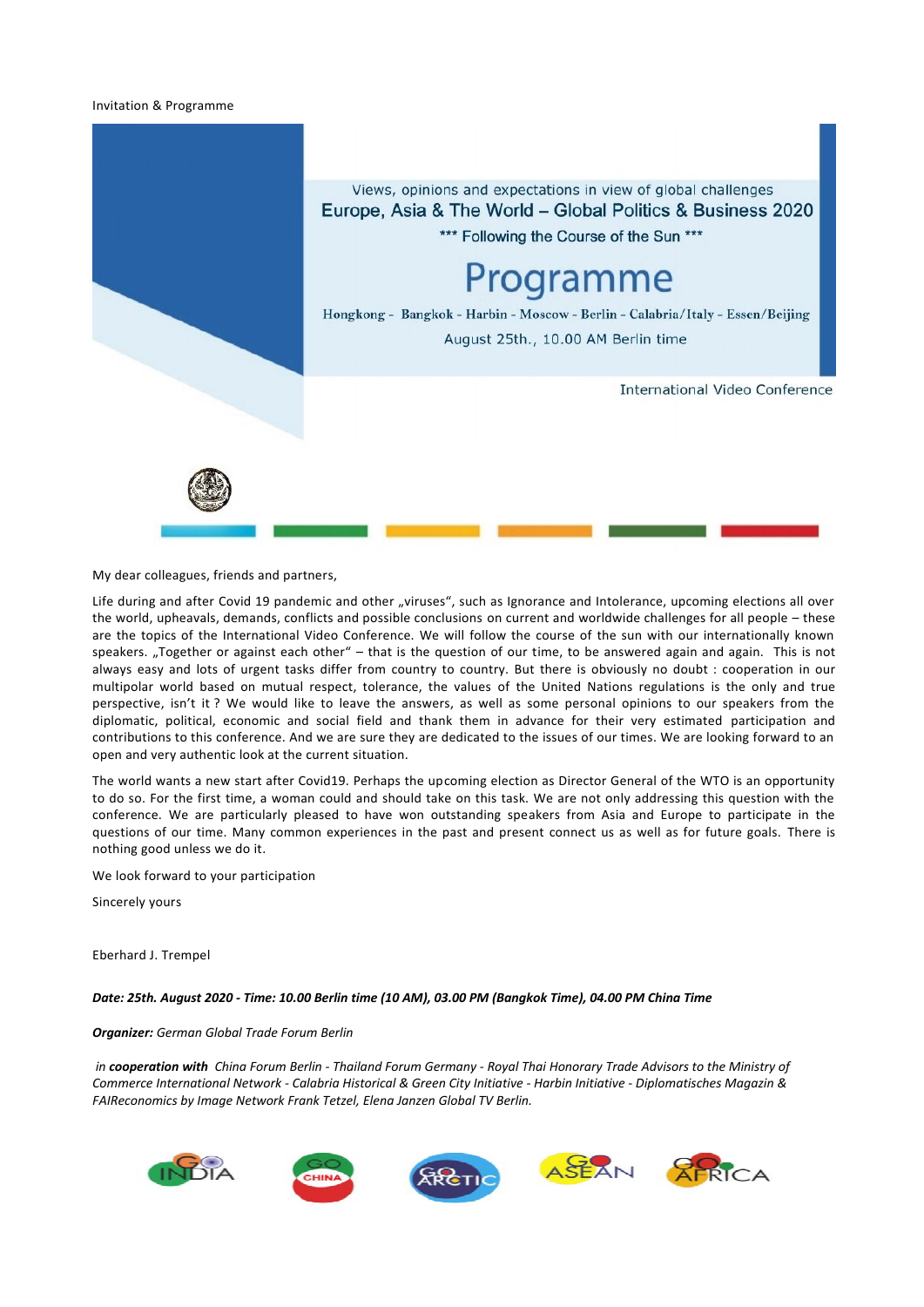### *Speaker / Programme*

## *Eberhard J. Trempel*

*(Host/Moderation)*

*H.E. Theresa Dizon-De* 



*Director General German Global Trade Forum Berlin, Chairman China Forum Berlin and Thailand Forum Germany, Honorary Trade Advisor of Thailand in Germany - Europe Speaker*



*Ambassador Extraordinary and Plenipotentiary of the Philippines to the Federal Republic of Germany,*

**Keynote**: "Life, Business, and





 *Ambassador of Thailand in Germany,Vienna a.o., Special Advisor Foreign Affairs of the Eastern Economic Corridor Office*



*Keynote: "Addressing economic challenges in post Covid -19 : Reinforcing economic cooperation can be a way out for Thailand and ASEAN?"*

*Yongxin Zhan Speaker International Office of Harbin City, Capital of Heilongjiang Province, China,* 

> "Report from North-East-Asia: The situation in mainland China"





*Vega* 







Challenges in the Philippines: Recovering as One" *Willy Lin Honorary Consul for the Slovak* 

**B** Economic

*Republic and Honorary Trade Advisor of Thailand to the Ministry of Commerce in Hongkong,* 



"Hongkong 2020 - Life and Business with Covid19 and in the conflict between China and the United States. A very personal view."

*Katiuscia Marotta Business Developent in Italy, Calabria Historical & Green City Initiative Calabria, Italy*



"Business & Development after Covid19: International cooperation from the perspective of Italy - Regional Cooperation how"

*Matthias Stepan Mercator Foundation, Designated Chief Representativ China Stiftung Mercator, Essen/Berlin/Beijing,* 

"International crisis and growing rivalries: litmus Test for international understanding"





*Contact Registration:*

*GGTrade Forum Berlin,. Germany, Burggrafenstr. 3, 10787 Berlin*

*Elena Lyukshinova International Affairs Anton Viner Group, Moscow, Russia, Commonwealth of Independent States (CIS)* 



*"Russia between Covid19, G7 summit and international conflicts - what the private sector says"* 

*Arvea Marieni Strategy and Innovation Advisor EU China - International Corporate Affairs Manager with Brainscapital Srl GcM Consulting Srl Hamburg/Italy*



*"EU & China climate and environmental cooperation"*

*Please register via eMail:*

a p

*berlin@germanglobaltrade.de # chairman@thailandproject.de*

×.

*The conference acces code will be send via email.*

*Closing remarks.*